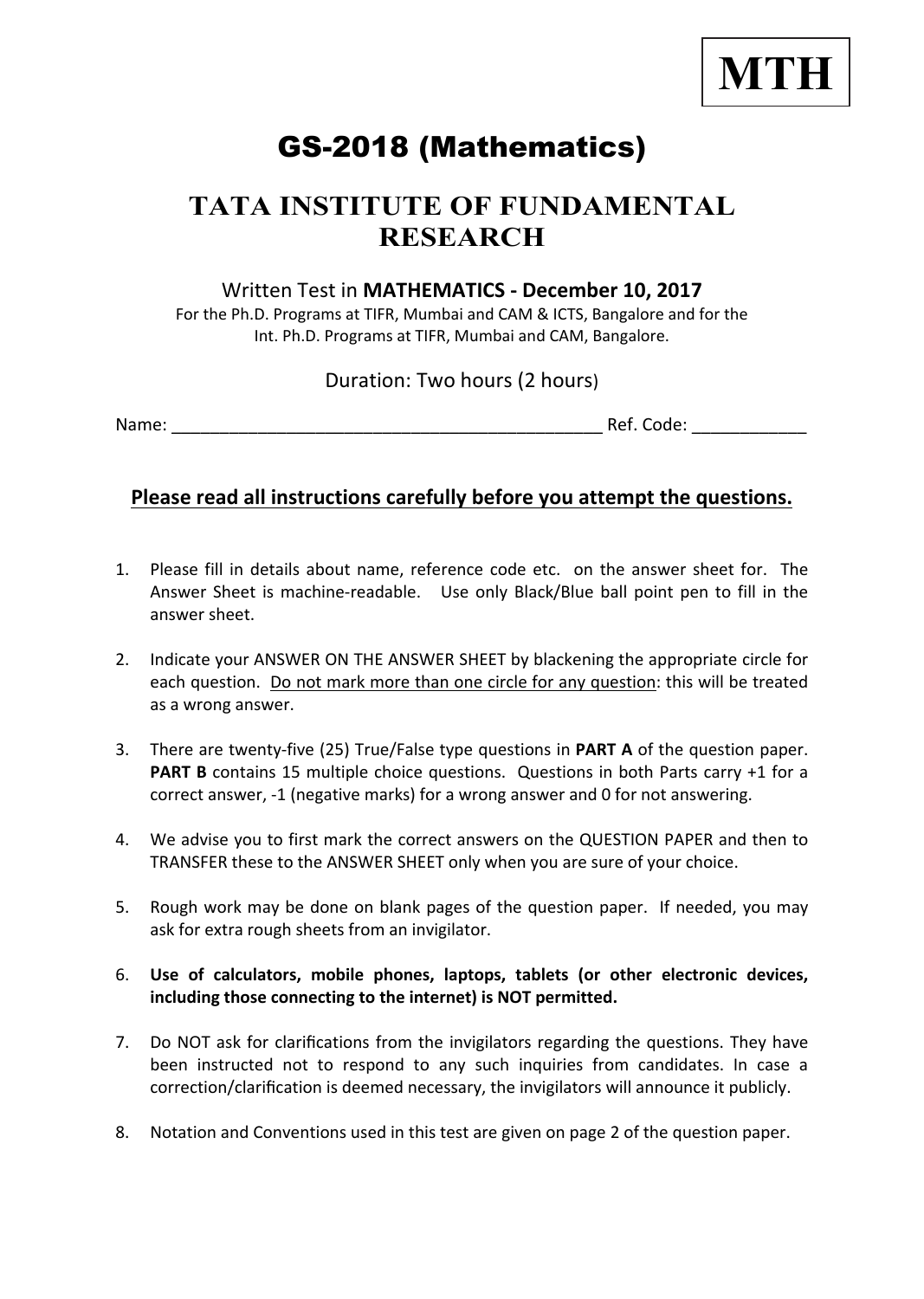#### TEST STRUCTURE

The duration of this test is two hours. It has two parts, Part A and Part B. Part A has 25 'True or False' questions. Part B has 15 multiple choice questions. Each multiple choice question comes with four options, of which exactly one is correct.

#### MARKING SCHEME

In both Part A and Part B, a correct answer will get 1 point, a wrong answer or an invalid answer (such as ticking multiple boxes) will get -1 point, and not attempting a particular question will get 0 points.

#### NOTATION AND CONVENTIONS

- N denotes the set of natural numbers  $\{0, 1, 2, 3, \dots\}$ ,  $\mathbb Z$  the set of integers,  $\mathbb Q$  the set of rationals,  $\mathbb R$  the set of real numbers and  $\mathbb C$  the set of complex numbers. These sets are assumed to carry the usual algebraic and metric structures.
- $\mathbb{R}^n$  denotes the Euclidean space of dimension n. Subsets of  $\mathbb{R}^n$  are assumed to carry the induced topology and metric.
- $M_n(\mathbb{R})$  denotes the real vector space of  $n \times n$  real matrices with the Euclidean metric, and I denotes the identity matrix.
- For any prime number  $p$ ,  $\mathbb{F}_p$  denotes the finite field with  $p$  elements.
- All rings are associative, with a multiplicative identity.
- All logarithms are natural logarithms.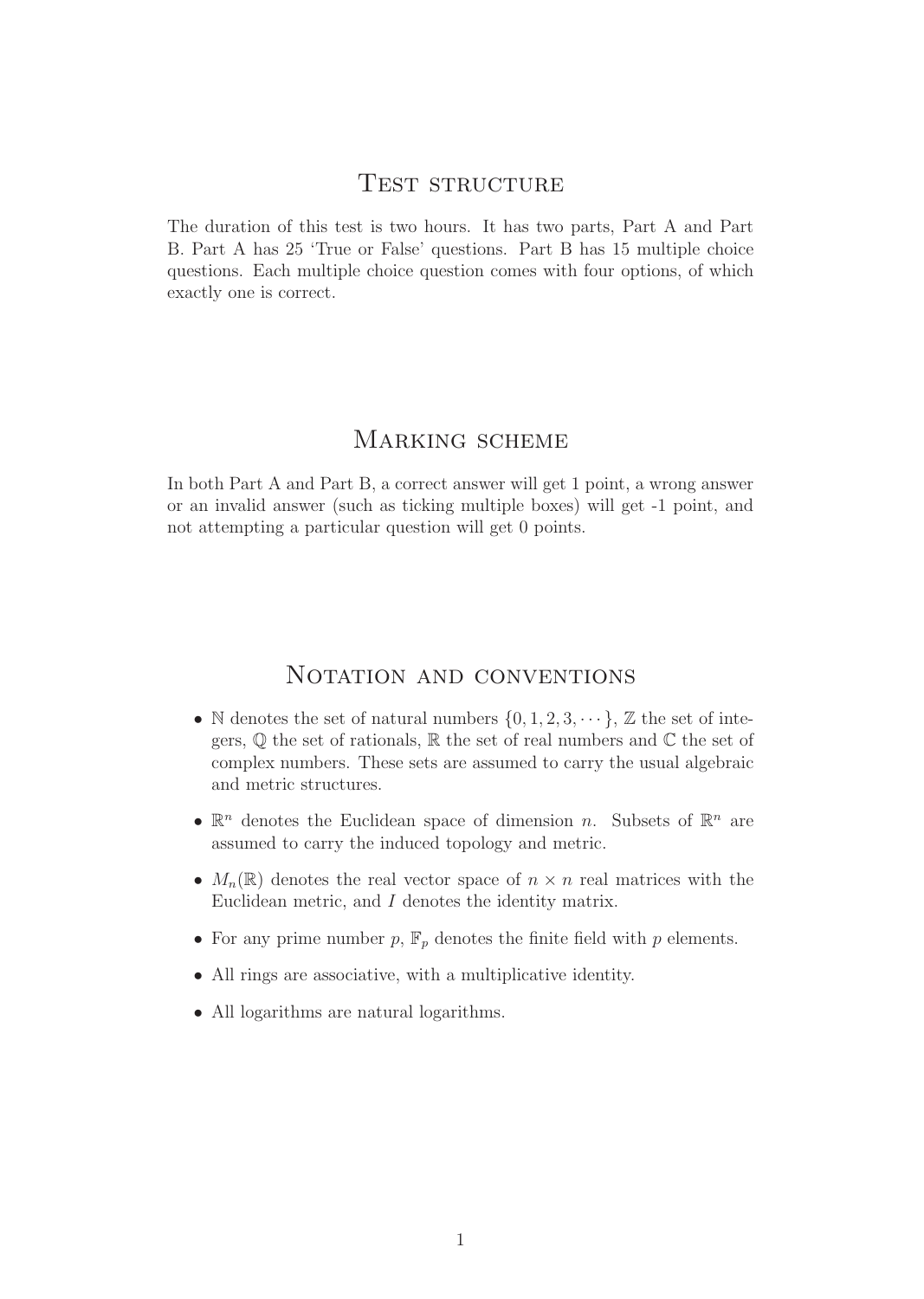#### **Part A**

Answer whether the following statements are True or False. Mark your answer on the machine checkable answer sheet that is provided.

1. Let A be a countable subset of  $\mathbb R$  which is well-ordered with respect to the usual ordering on  $\mathbb R$  (where 'well-ordered' means that every nonempty subset has a minimum element in it). Then A has an order preserving bijection with a subset of N. F

2. 
$$
\lim_{x \to 0} \frac{\sin x}{\log(1 + \tan x)} = 1.
$$

3. For any closed subset  $A \subset \mathbb{R}$ , there exists a continuous function f on  $\mathbb R$  which vanishes exactly on  $A$ .

T

T

F

T

F

T

F

- 4. Let f be a nonnegative continuous function on  $\mathbb R$  such that  $\int_0^\infty f(t)dt$ is finite. Then  $\lim_{x\to\infty}f(x) = 0$ . F
- 5. The function  $f(x) = \cos(e^x)$  is not uniformly continuous on R. T
- 6. Let A be a  $3\times 3$  real symmetric matrix such that  $A^6 = I$ . Then,  $A^2 = I$ . T
- 7. In the vector space  $\{f \mid f : [0,1] \to \mathbb{R}\}$  of real-valued functions on the closed interval [0, 1], the set  $S = {\sin(x), \cos(x), \tan(x)}$  is linearly independent.
- 8. Let f be a twice differentiable function on  $\mathbb R$  such that both f and  $f''$ are strictly positive on R. Then  $\lim_{x\to\infty}f(x) = \infty$ . F
- 9. Let  $G, H$  be finite groups. Then any subgroup of  $G \times H$  is equal to  $A \times B$  for some subgroups  $A \lt G$  and  $B \lt H$ .
- 10. Let g be a continuous function on [0, 1] such that  $g(1) = 0$ . Then the sequence of functions  $f_n(x) = x^n g(x)$  converges uniformly on [0, 1].
- 11. Let  $A, B, C \in M_3(\mathbb{R})$  be such that A commutes with B, B commutes with  $C$  and  $B$  is not a scalar matrix. Then  $A$  commutes with  $C$ .
- 12. If  $A \in M_n(\mathbb{R})$  (with  $n \geq 2$ ) has rank 1, then the minimal polynomial of A has degree 2. T
- 13. Let V be the vector space over  $\mathbb R$  consisting of polynomials of degree less than or equal to 3. Let  $T: V \to V$  be the operator sending  $f(t)$  to  $f(t + 1)$ , and  $D: V \to V$  the operator sending  $f(t)$  to  $df(t)/dt$ . Then  $T$  is a polynomial in  $D$ .
- 14. Let V be the subspace of the real vector space of real valued functions on R, spanned by cost and sint. Let  $D: V \to V$  be the linear map sending  $f(t) \in V$  to  $df(t)/dt$ . Then D has a real eigenvalue.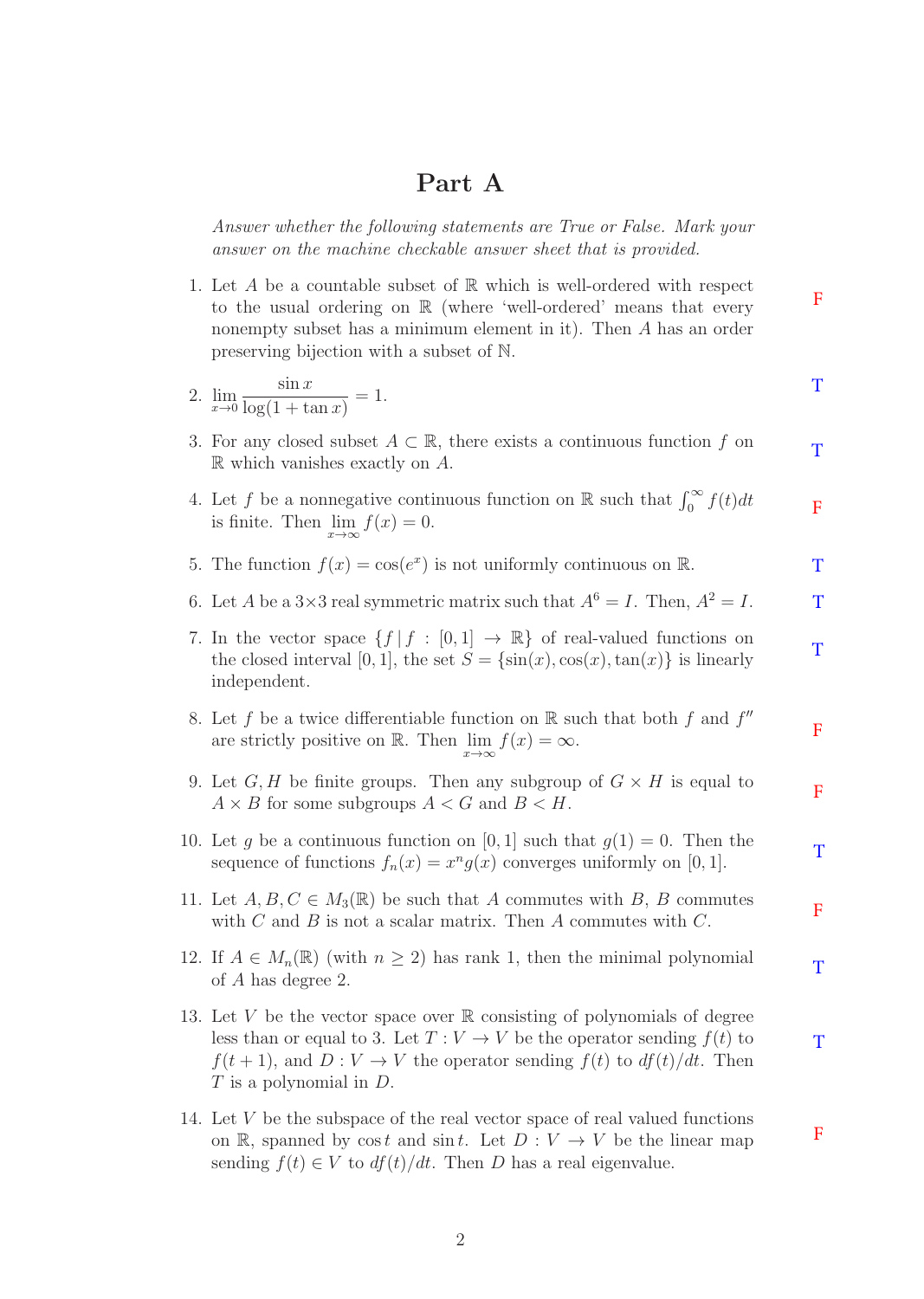| 15. The set of nilpotent matrices in $M_3(\mathbb{R})$ spans $M_3(\mathbb{R})$ considered as an<br>R-vector space (a matrix A is said to be nilpotent if there exists $n \in \mathbb{N}$<br>such that $A^n = 0$ ). | $\mathbf F$ |
|--------------------------------------------------------------------------------------------------------------------------------------------------------------------------------------------------------------------|-------------|
| 16. Let G be a finite group with a normal subgroup H such that $G/H$ has<br>order 7. Then $G \cong H \times G/H$ .                                                                                                 | $\mathbf F$ |
| 17. The multiplicative group $\mathbb{F}_7^{\times}$ is isomorphic to a subgroup of the multi-<br>plicative group $\mathbb{F}_{31}^{\times}$ .                                                                     | T           |
| 18. Any linear transformation $A : \mathbb{R}^4 \to \mathbb{R}^4$ has a proper non-zero invariant<br>subspace.                                                                                                     | T           |
| 19. Let $A, B \in M_n(\mathbb{R})$ be such that $A + B = AB$ . Then $AB = BA$ .                                                                                                                                    | T           |
| 20. Let $A \in M_n(\mathbb{R})$ be upper triangular with all diagonal entries 1 such<br>that $A \neq I$ . Then A is not diagonalizable.                                                                            | T           |
| 21. A countable group can have only countably many distinct subgroups.                                                                                                                                             | F           |
| 22. There exists a continuous surjection from $\mathbb{R}^3 - S^2$ to $\mathbb{R}^2 - \{(0,0)\}\$ (here<br>$S^2 \subset \mathbb{R}^3$ denotes the unit sphere defined by the equation $x^2 + y^2 + z^2 =$<br>1).   | T           |
| 23. The permutation group $S_{10}$ has an element of order 30.                                                                                                                                                     | T           |
| 24. Let G be a finite group and $g \in G$ an element of even order. Then we<br>can colour the elements of $G$ with two colours in such a way that $x$ and<br>gx have different colours for each $x \in G$ .        | T           |
| 25. Let $f(x)$ and $g(x)$ be uniformly continuous functions from $\mathbb R$ to $\mathbb R$ .<br>Then their pointwise product $f(x)g(x)$ is uniformly continuous.                                                  | $\mathbf F$ |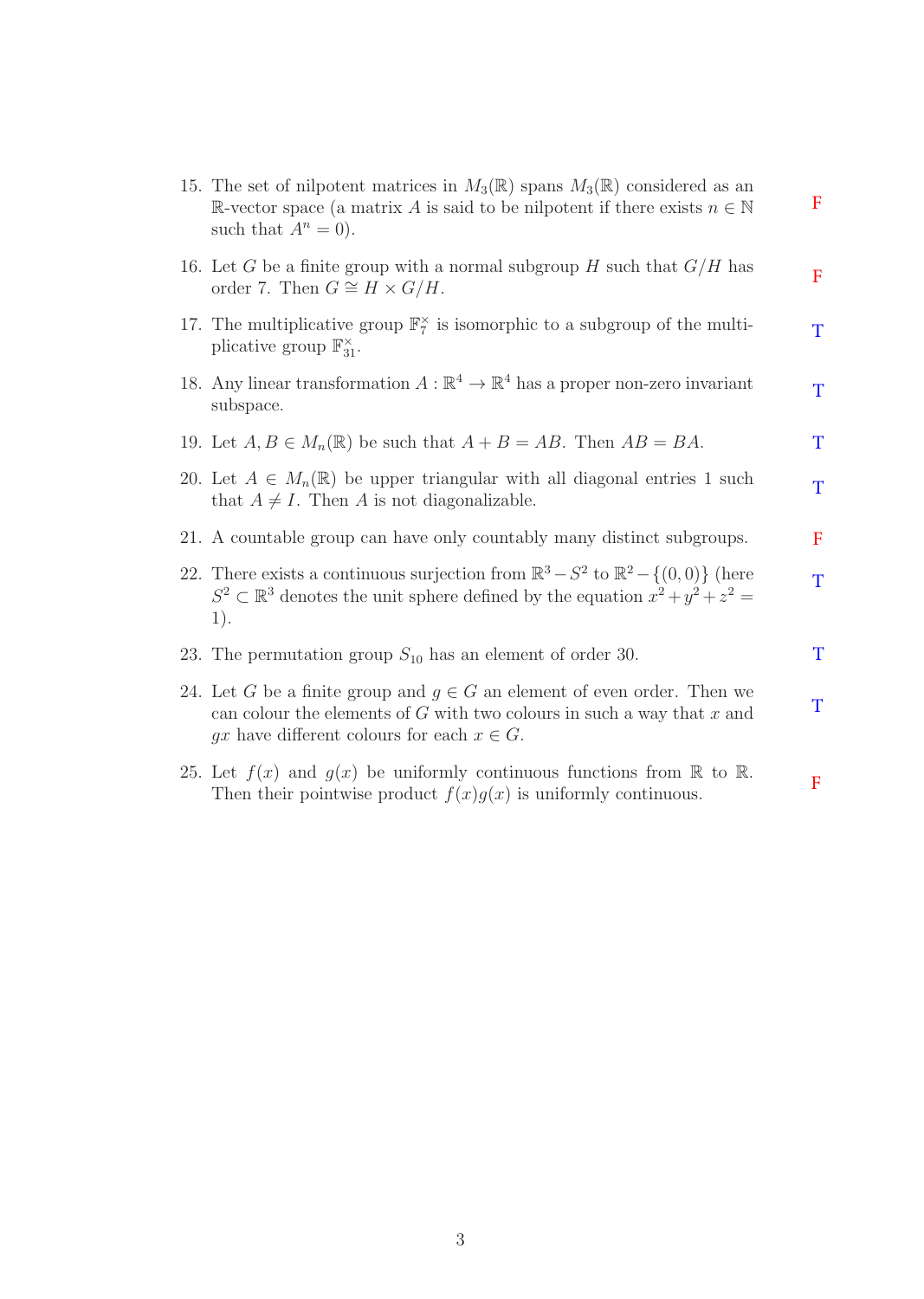### **Part B**

Answer the following multiple choice questions, by appropriately marking your answer on the machine checkable answer sheet that is provided.

- 1. The set of real numbers in the open interval  $(0, 1)$  which have more than one decimal expansion is
	- (a) empty.
	- (b) non-empty but finite.
	- (c) countably infinite.  $\sqrt{\phantom{a}}$
	- (d) uncountable.

2. How many zeroes does the function  $f(x) = e^x - 3x^2$  have in R?

- (a) 0
- (b) 1
- (c) 2
- (d) 3.  $\blacktriangledown$
- 3. Let  $f : \mathbb{R} \to \mathbb{R}$  be defined as follows:

$$
f(x) = \begin{cases} 1, & \text{if } x = 0, \\ 0, & \text{if } x \in \mathbb{R} \setminus \mathbb{Q}, \text{and} \\ \frac{1}{n}, & \text{if } x = \frac{m}{n} \text{ with } m, n \in \mathbb{Z}, n > 0, \text{ and } \gcd(m, n) = 1. \end{cases}
$$

Which of the following statements is true?

- (a)  $f$  is continuous everywhere except at 0.
- (b) f is continuous only at the irrationals.  $\blacklozenge$
- (c)  $f$  is continuous only at the non-zero rationals.
- (d)  $f$  is not continuous anywhere.
- 4. Suppose p is a degree 3 polynomial such that  $p(0) = 1$ ,  $p(1) = 2$ , and  $p(2) = 5$ . Which of the following numbers cannot equal  $p(3)$ ?
	- (a) 0
	- (b) 2
	- (c) 6
	- (d) 10.  $\sqrt{\ }$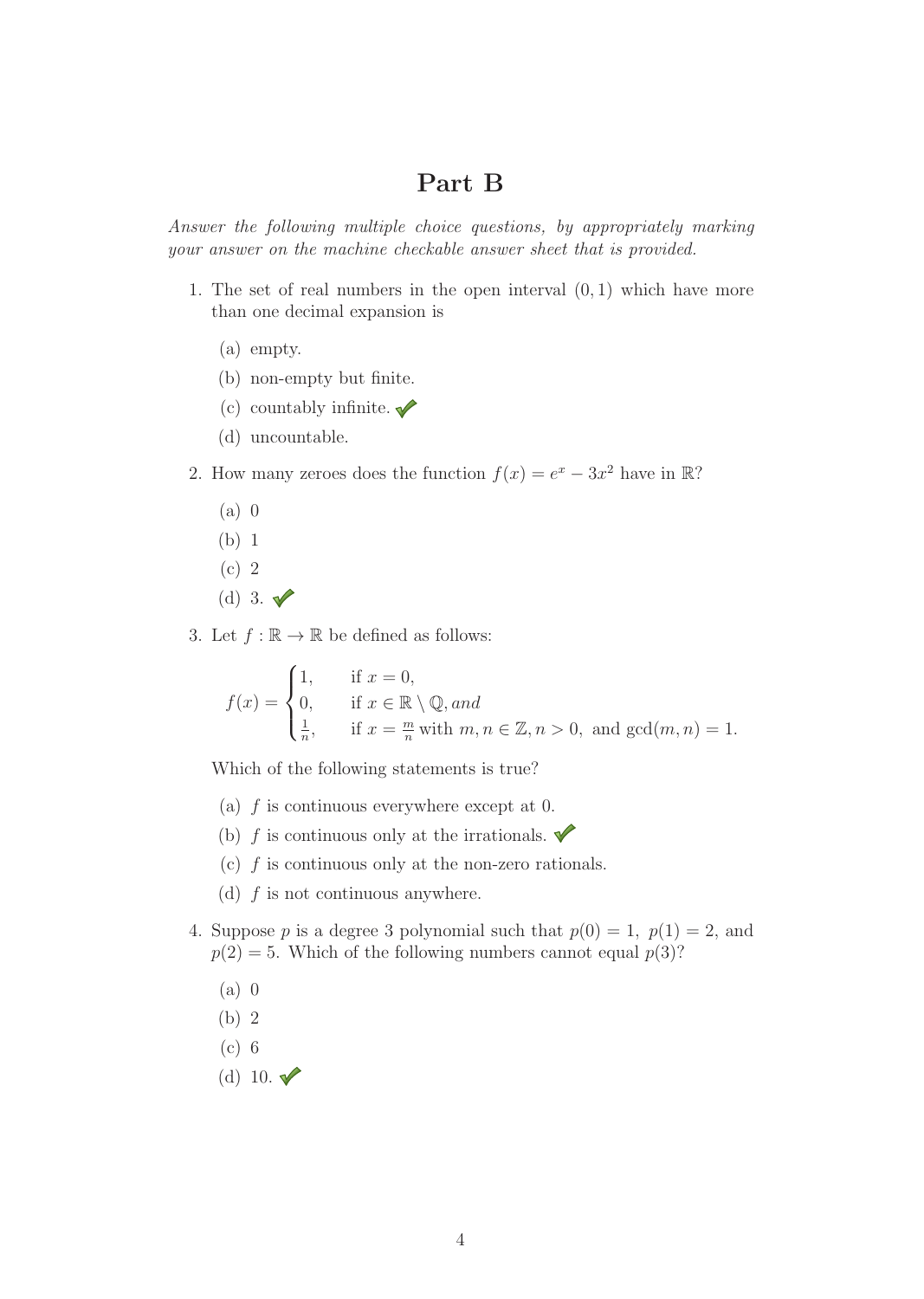- 5. Let A be the set of all functions  $f : \mathbb{R} \to \mathbb{R}$  that satisfy the following two properties:
	- f has derivatives of all orders, and
	- for all  $x, y \in \mathbb{R}$ ,

$$
f(x + y) - f(y - x) = 2xf'(y).
$$

Which of the following sentences is true?

- (a) Any  $f \in A$  is a polynomial of degree less than or equal to 1.
- (b) Any  $f \in A$  is a polynomial of degree less than or equal to 2.
- (c) There exists  $f \in A$  which is not a polynomial.
- (d) There exists  $f \in A$  which is a polynomial of degree 4.
- 6. Denote by  $\mathfrak A$  the set of all  $n \times n$  complex matrices  $A$   $(n \geq 2 \text{ a nat-}$ ural number) having the property that 4 is the only eigenvalue of A. Consider the following four statements.
	- $(A 4I)^n = 0$ ,
	- $A^n = 4^nI$ .
	- $(A^2 5A + 4I)^n = 0$ ,
	- $A^n = 4nI$ .

How many of the above statements are true for all  $A \in \mathfrak{A}$ ?

- (a) 0
- (b) 1
- (c) 2 $\sqrt{ }$
- (d) 3.
- 7. Let A be the set of all continuous functions  $f : [0,1] \to [0,\infty)$  satisfying the following condition:

$$
\int_{0}^{x} f(t) dt \ge f(x), \text{ for all } x \in [0, 1].
$$

Then which of the following statements is true?

- (a) A has cardinality 1.  $\blacktriangleright$
- (b) A has cardinality 2.
- (c) A is infinite.
- (d) A is empty.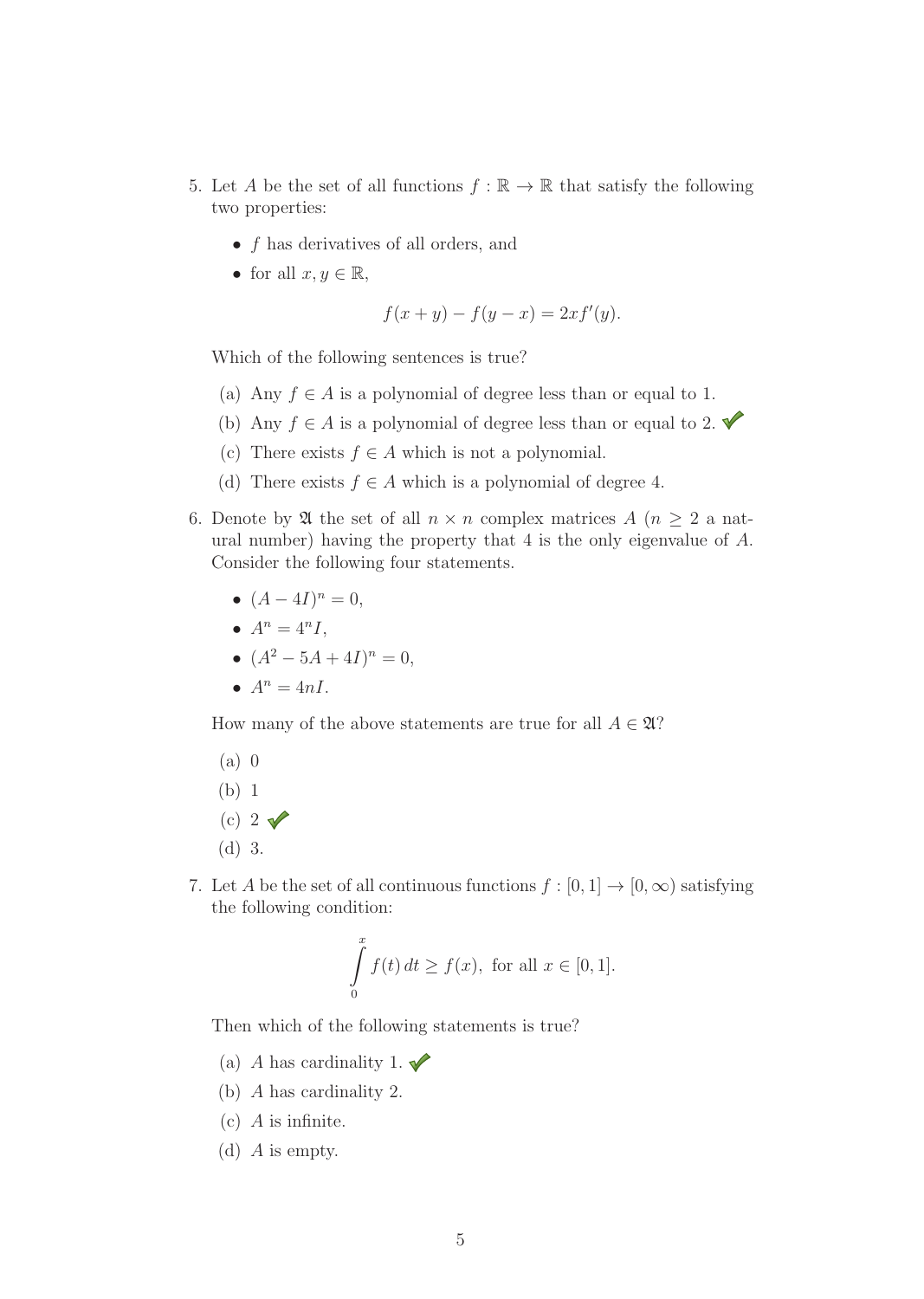- 8. Consider the following four sets of maps  $f : \mathbb{Z} \to \mathbb{Q}$ :
	- (i)  $\{f : \mathbb{Z} \to \mathbb{Q} \mid f \text{ is bijective and increasing}\},\$
	- (ii)  $\{f : \mathbb{Z} \to \mathbb{Q} \mid f \text{ is onto and increasing}\},\$
	- (iii)  $\{f: \mathbb{Z} \to \mathbb{Q} \mid f \text{ is bijective, and satisfies that } \forall n \leq 0, f(n) \geq 0\},\$ and
	- (iv)  $\{f : \mathbb{Z} \to \mathbb{Q} \mid f \text{ is onto and decreasing}\}.$

How many of these sets are empty?

- (a) 0
- (b) 1
- (c) 2
- (d) 3.  $\sqrt{ }$
- 9. What are the last 3 digits of  $2^{2017}$ ?
	- (a) 072  $\sqrt{ }$
	- (b) 472
	- (c) 512
	- (d) 912.

10. The minimal polynomial of 
$$
\begin{pmatrix} 2 & 1 & 0 & 0 \\ 0 & 2 & 0 & 0 \\ 0 & 0 & 2 & 0 \\ 0 & 0 & 1 & 5 \end{pmatrix}
$$
 is

- (a)  $(x-2)(x-5)$ .
- (b)  $(x-2)^2(x-5)$ .
- (c)  $(x-2)^3(x-5)$ .
- (d) none of the above.
- 11. Consider a cube C centered at the origin in  $\mathbb{R}^3$ . The number of invertible linear transformations of  $\mathbb{R}^3$  which map C onto itself is
	- (a) 72
	- (b) 48  $\sqrt{ }$
	- (c) 24
	- (d) 12.